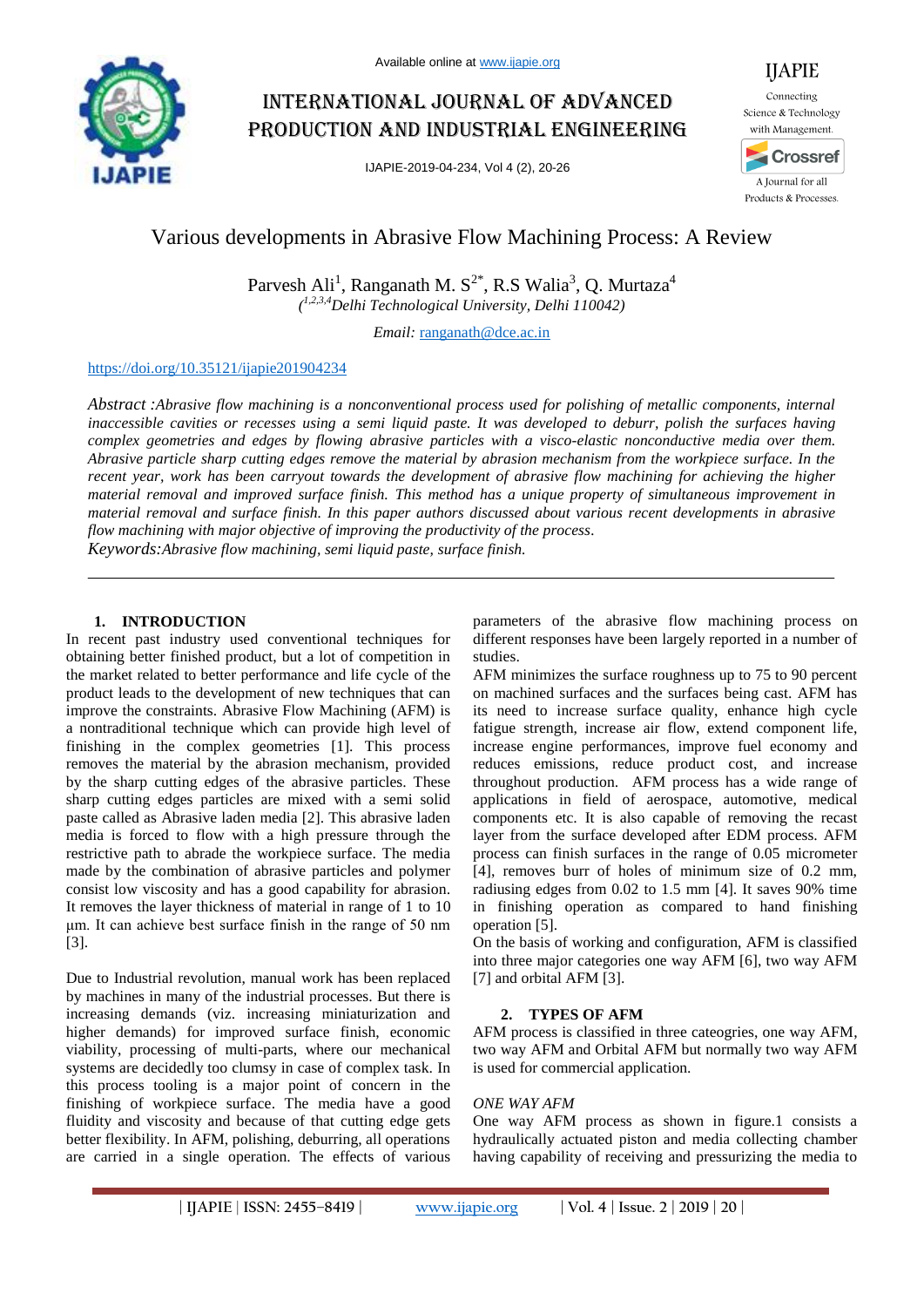flow in a single direction towards the inner surface of workpiece. Fixture makes the media to flow through the extrusion medium chamber to the internal passage of workpiece surface. The material extruded out from the internal passages is collected by medium collector.



Figure1.Shown operation of One way AFM [6]

It has advantages such as faster cycle processing, easy clean up, media temperature control generally not required, able to process larger parts, simpler tooling and part change-over. The disadvantage associated with One way AFM is poor process control and radius generation.

#### *TWO WAY AFM PROCESS*

In two way AFM, there are two hydraulic cylinders and two media cylinders as shown in figure 2. The abrasive media is extruded in the forward and backward direction through the restrictive path generated by the workpiece and tooling arrangement with the help of difference of pressures employed between two opposite cylinders. When the media passes from restrictive path of the hollow workpiece, material from work piece is removed by abrasion action.

The piston is used to pressurize the media presented in the cylinder to flow in the forward or backward direction on the basis of pressure differences in the hydraulic cylinders. Workpiece is abraded by the abrasive laden medium align coaxially with media cylinder with the help of fixture.

The movement of media from top hydraulic cylinder to the bottom and vice- versa makes a cycle [7]



This type of AFM has advantages of excellent process control and faster change-over of media.

#### *ORBITAL AFM*

In this process good surface finishing is obtained by producing low-amplitude oscillations of the work piece [3]. The tool consists a layer of abrasive-laden elastic plastic medium (i.e. same as used in two way abrasive flow finishing), and has a higher viscosity and more elastic in



Figure.3. Operational set up of Orbital AFM before start of finishing [3]



Figure.4 Set up of Orbital AFM while finishing [3]

In Orbital AFM as shown in figure 3&4 due to mechanical vibrations both flow and orbital motion is obtained in working zone. This process has capability to improve the surface finish 20 to 30 times of the original surface finish. By using this process average surface roughness can be reduced to 0.01 micro meter or lower. This process can perform three dimensional precise polishing and finishing on the edges and surface for complex shape and cavities.

This process has a limitation of low material removal which made researchers to hybridize the process by clubbing the process with other nontraditional techniques such as magnetic AFM, Ultrasonic assisted AFM, Rotational AFM, Electro-chemical assisted AFM etc.

Rotational AFM increased the radial force acting on the surface and improved the material removal by increasing the impact force developed by the abrasive particles [9-11].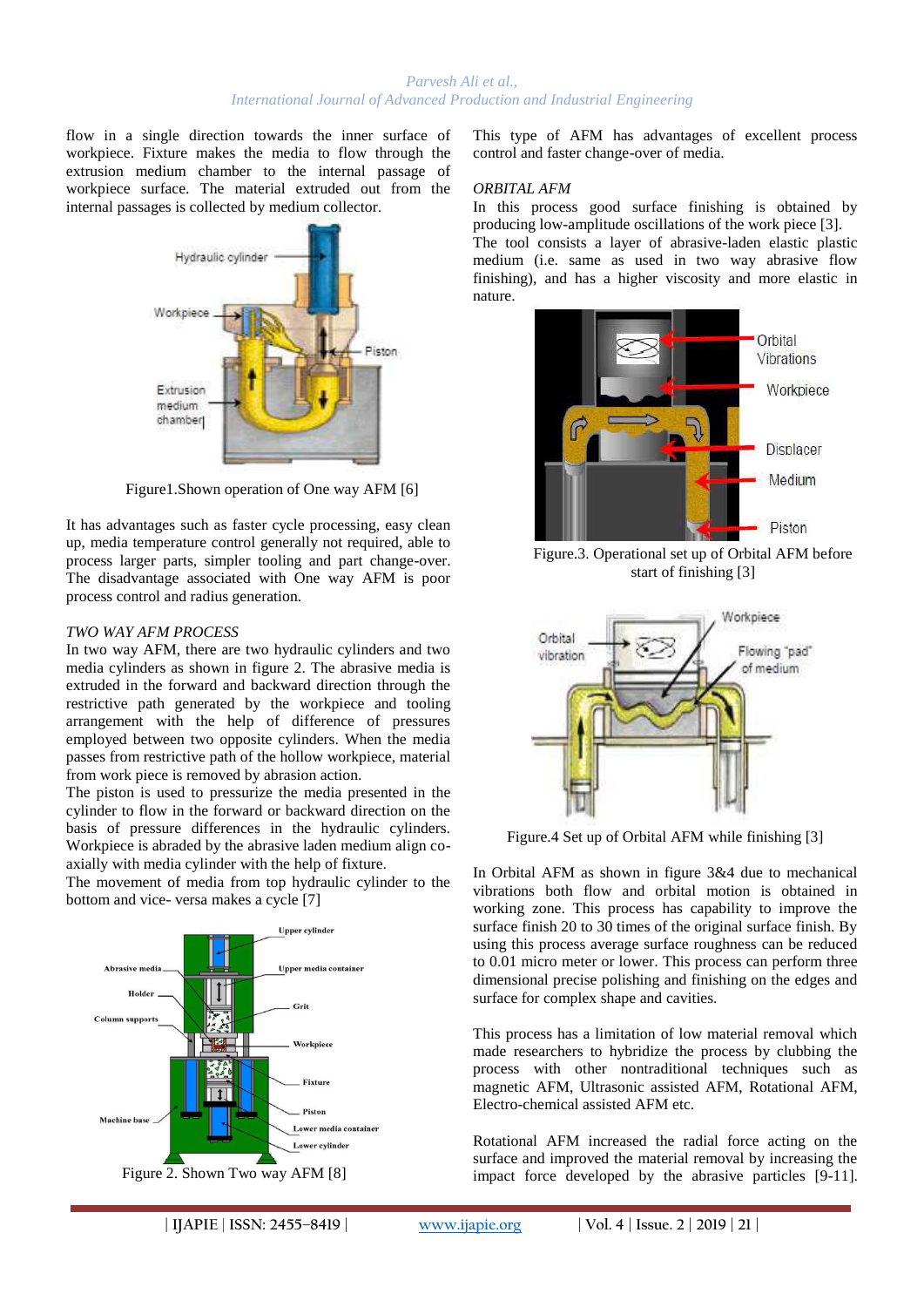Magnetic assisted AFM improved the contact area between the abrasive particle and wok surface. This process used magnetic abrasive particles with a electromagnet coil. Whenever the dc supply is given to the electromagnet it develops a magnetic field which attracts the magnetic abrasive particles towards the workpiece surface [12-14]. Williams and Rajurkar found the media viscosity as the significant parameter towards surface roughness [15]. Gorona et. al [16] found from the experiment that better surface finish is achieved at larger grain size of abrasives and abrasive concentration. Kenda et. al [17] finished EDM generated surface by AFM process and observed tensile residual stress on the surface and compressive stress below the surface. Walia et. al [18] used a CFG rod in the media flow path which generated a centrifugal force in the media flow path and increased the dynamic abrasive particles. Sankar et. al [19] used a drill bit in the media flow path which directed the media to flow through the flutes of the drill and increased the active abrasive particles.

Brar et. al. [20] developed Electro chemical assisted AFM and remove the surface material by the chemical action. The researcher used this process for cylindrical workpiece. Singh and Walia [21] developed Centrifugal and Magnetic assisted AFM and remove the material by magnetic and centrifugal effect both. Venkatesh et.al [22] finished bevel gear using Ultrasonic assisted AFM process and observed increase in active abrasive grain particles. Mohammadian et. al [23] used Chemical abrasive flow polishing for Inconel 625 and found this feasible for finishing. Chaneac et. al [24] used laser melting mechanism for the finishing of non heat treated maraginig steel 300 and observed that media viscosity and abrasive concentration affected the areal roughness. Bremerstein et. al [25] calculated the wear of abrasive particles in the media and found that using continuously the same media decreased the surface quality up to 20 percent. Walia et. al [26] analyzed the stress generated on the workpiece surface using the Finite Element Method. Dabrowski et. al [27] used Electrochemical assisted AFM for flat surfaces and found significant improvement in surface roughness.

Vaishya et. al [28] developed Electrochemical and centrifugal assisted AFM and observed that it saved 20-30 % machining time. Jain et. al [29] calculated the stress generated on the workpiece surface using Finite Element Method and found that stress generated on the impact and media properties did not change with respect to time. Stief and Haan [30] proposed a model and found that stress is induced on the contact of abrasive particle with the finishing surface. Petri et. al [31] proposed a neural network model for polishing using circular and non circular path of media. Ravi et. al [32] observed that voltage has a contribution of 45.35 % towards material removal in case of Electrochemical assisted AFM. Tzheng et. al [33] stated that micro channel formed in EDM consisted recast layer with blow holes which effected the surface integrity. Sushil et. al [34] experimentally found that extrusion pressure and material of workpiece has a significant role in material removal.

Tzheng et. al [35] performed experiment on stainless steel containing micro slits and found optimum conditions at 150 µm abrasive particle size, 50% concentration, 6.7 MPa extrusion pressure and 30 minutes machining time. Wan et. al [36] concluded that if the variation in slip line velocity and wall shear stress is low in cross section then zero order methodology should be used. Mali et. al [37] found abrasive particle mesh size as the significant parameter towards material removal. Marzban et. al [38] concluded using spin motion along the rotary motion of workpiece gave better MRR.

#### *TRENDS IN ABRASIVE FLOW MACHINING (AFM) RESEARCH*

Hybridization is a process in which a nontraditional process is used with other machining process to improve the productivity of the nontraditional process. The hybridization of AFM is important to get desired results among the various modern machining processes. In hybridization researchers try to club the advantages and to avoid the adverse effect produced in recent processes. AFM has needed to hybridize to overcome its limitations and to improve surface integrity. The hybridization is also required to improve the system efficiency in less cost and time. So many researchers have successfully hybridized AFM with other machining process.

#### *MAGNETIC ASSISTED AFM*

Singh & Shan developed Magnetic assisted AFM in 2002. The abrasive flow machining was hybridized with the magnetic effect to enhance MR and  $R_a$  value as shown in figure 5. Singh and Shan [12] developed magnetic field using electromagnet along the complete length of the hollow workpiece and observed significant improvement in the MR and  $R_a$  value. On applying the magnetic field around the workpiece surface, it requires reduced amount of cycles for removing more material. This process gave better MR and  $R_a$ value for brass workpiece material at higher value of magnetic flux density and low media flow rate. In this hybrid machining the magnetic abrasive particle are used for abrasion. The ferromagnetic particles are sintered with less grain size abrasive particles.



Figure.5.Shown setup of Magnetic abrasive flow Machining [12]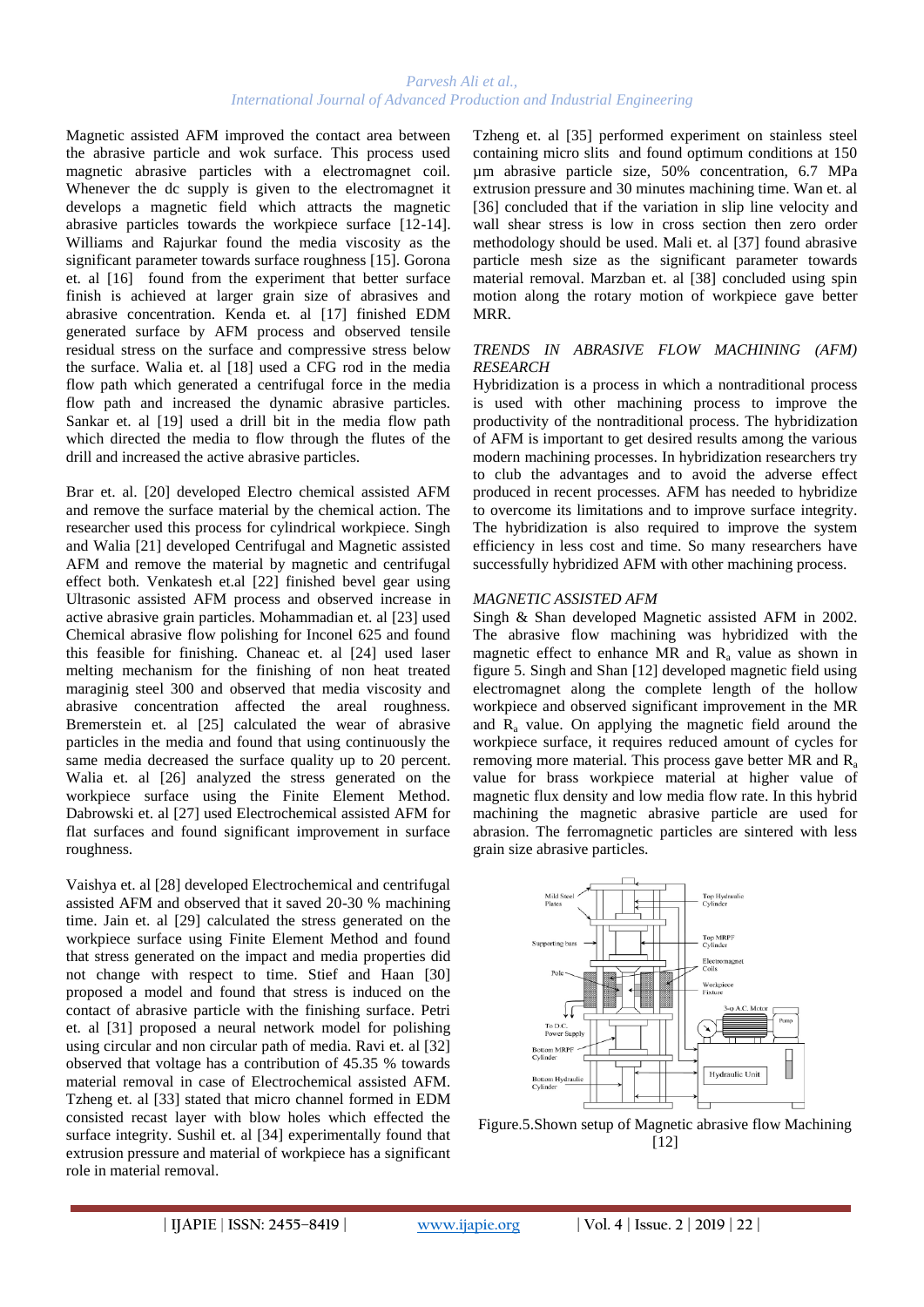The magnetic field holds the abrasive particles in the restrictive path and acted as a binder. The normal component of magnetic force causes penetration on the finishing surface. Material is removed in the form of small chips. The result shows increase in material removal with the magnetic field.The best results of material removal was obtained at 0.4 tesla magnetic flux density [39].

#### *CENTRIFUGAL FORCE ASSISTED AFM*

Walia. et. al [40], developed CFAAFM process to enhance the material removal and surface finish and used a media having low viscosity. The researchers rotated different shapes of tiny rod at the centre of media flow path to develop centrifugal force. The researchers also used CFG rod for rotating the media which causes intermixing of grains and more number of active abrasive particles interacted with the surface. The developed centrifugal force acted in normal direction to the axis of the work piece [40]. Material removal occurs due to erosion mechanism due to more interaction of the abrasives particles with the finishing surface.

The increase in the material removal occurs due to increase in active particles in the media [18], Figure 6 shows the figure of an centrifugal force assisted AFM. It consisted two media cylinders which were mounted opposite to each other in vertical direction having pistons. Media cylinder stores the abrasive-laden media and hydraulic cylinders pressurized them to flow due to pressure difference. [18]. The work piece fixture consists three parts with the rotating attachment. The researchers observed 62 % improvement in active abrasive particles by using low viscosity media in CFAAFM process. Using a high viscosity media, no considerable change was observed in active grains density. On increasing the low viscosity media average increase in surface roughness was observed as 64.45 %, and in material removal was 69.40% respectively as compared to AFM [40, 41].



Figure 6 -Shown a CFAAFM setup:[42]

#### *ULTRASONIC AFM*

Ultrasonic assisted abrasive flow machining is a hybrid technique in which ultrasonic range vibrations are provided to the surface in normal direction [43]. It used a high frequency vibration of 5- 20 kHz and low amplitude vibration of 10-50 μm. This frequency and amplitude of vibration was supplied to the surface by a piezo-actuator and designed fixture. This vibration improves the relative velocity of abrasive particles by which they impact on the work piece [44]. The velocity of the work piece is higher in comparison of the velocity of the abrasive particles, which makes considerable increase in active abrasive grain density. This also adds an additional radial force during the process.

#### *DRILL BIT GUIDED AFM*

Ravi Sankar et.al. [19] developed Drill bit guided AFM by using a drill bit in the media flow path. This improved the material removal and surface integrity as shown in figure 7.When the media flows along the helical path, this makes abrasive particles to move in a random manner in the media. This causes more number of active grains interacting with the workpiece surface. The researchers observed that the abrasive traverse path was longer in comparison to the AFM abrasive traverse path in every cycle. This increases the finishing rate in DBG-AFF. It was observed that on decreasing the drill bit diameter, material removal decreases. It was found from the experiments that using drill bit guided AFM for AISI 1040 and AISI 4340, gave better results in comparison of conventional AFM [19].



Figure.7. Sectional front view of tooling and top view of medium [19]

#### *ROTATIONAL AFM*

Rotational abrasive flow finishing has the similar principle as CFAAFM process. The difference between the both is the use of CFG rod in the media flow path in CFAAFM to generate the centrifugal force. In Rotational AFM, the work piece was rotated using a suitable setup as shown in figure 8. The workpiece is rotated along with the extrusion pressure on the media. This causes increase in abrasive action and hence increases the material removal. It consists four main components, named as machine frame, rotational arrangement, tooling, hydraulic cylinders and media [9]. Rotational AFM can give 44% better surface roughness and 81.8% better material removal in comparison to conventional AFM process. It can also be used for producing micro cross hatch pattern on the finished surface which improved the holding capability of lubricant [45].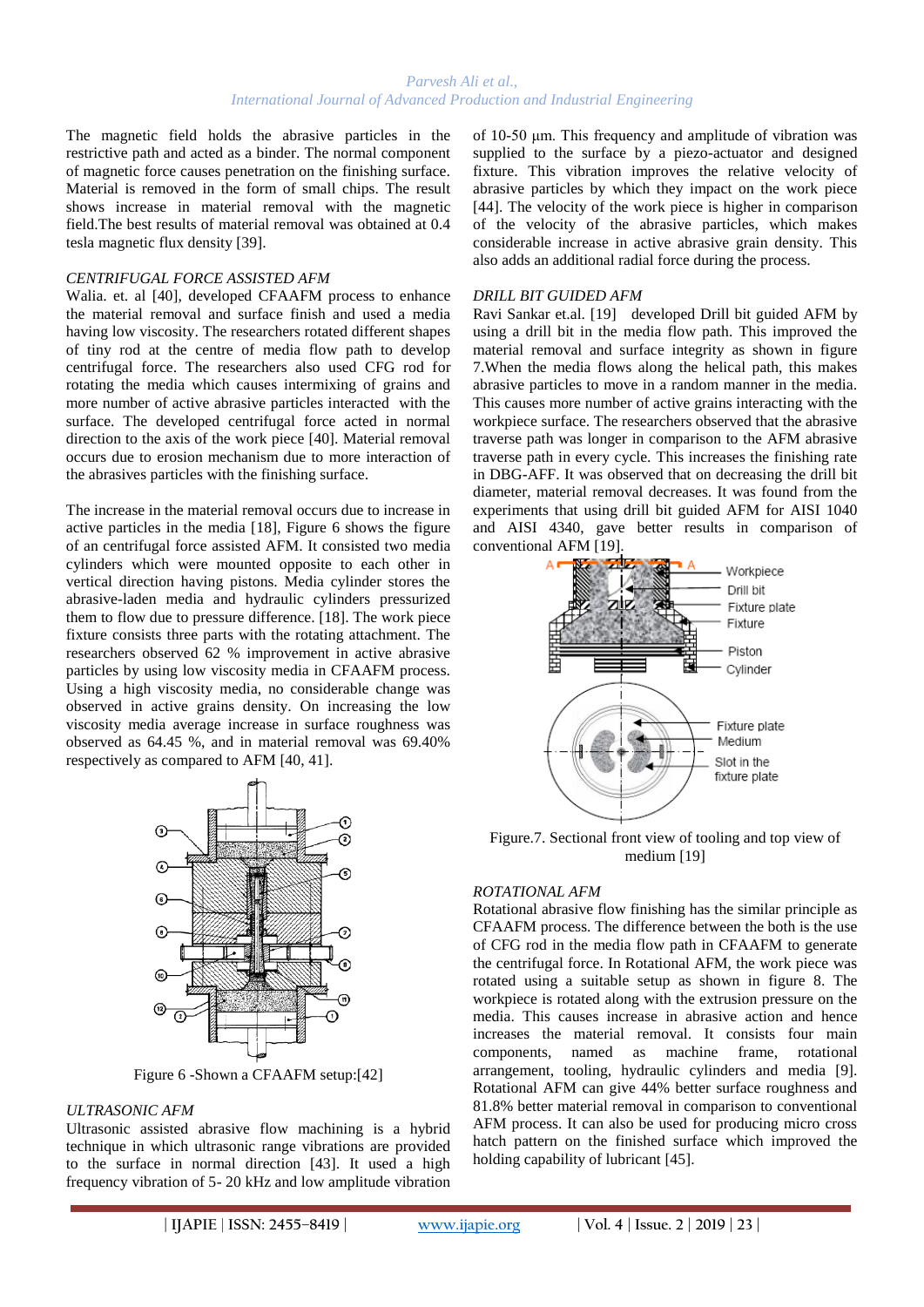

Figure.8- Shown a Rotational AFM setup [45]

## *ELECTRO CHEMICAL ASSISTED AFM*

Electro-Chemical aid AFM was developed by Dabrowski et al. [46 & 27] in 2011. The researchers used this process for the finishing of flat surfaces while Brar et.al. used this for cylindrical surfaces. This process is a combination of AFM and Electro- Chemical Machining process and is termed as Electrochemical Assisted Abrasive Flow Machining (ECAAFM) as shown in figure 9. This process improved the material removal at very low pressures. The process uses an axially held electrode considering as cathode and work piece as the anode. As the media having salts and abrasives, flows between the both poles, work piece is machined due to the abrasive action and electrochemical action which resulted increase in material removal. Voltage is the significant parameter in electro chemical aided AFM. Voltage affects material removal and  $R_a$  value both. On increasing the voltage, more material removal and better surface finish was achieved. At larger voltage, surface becomes rough because of more material electrolytic dissolution which resulted in the deeper scratches on surface at 10V. This process produces

87.43% improvement in surface roughness on brass material [47].

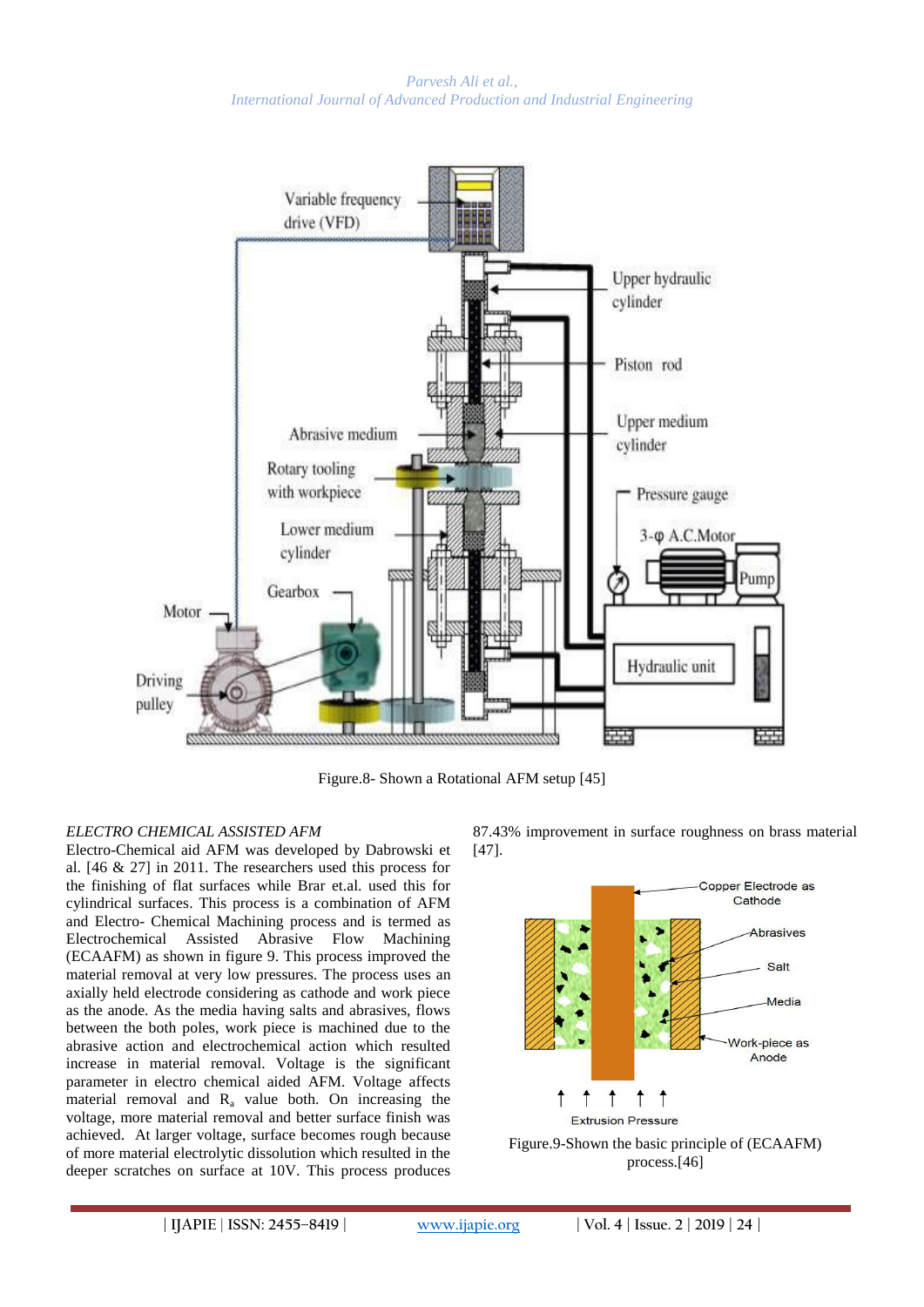#### *HELICAL AFM*

Helical AFM process as shown in fig 10 is a simple process and did not use any additional power drive. It uses a drill bit co-axially with workpiece which forces the media to flow in a helical path.

In Helical AFM, the drill bit is made stationary and media is pressurized to flow through the restrictive passage [48], so that it increases the active grains interacting with the finishing surface corresponded better surface finish and material removal. Status of the Helical drill bit, media pressure, media flow rate and number of cycle affects the material removal. The helix shape contributed 78.89% and number of cycle contributed 6.70% towards the material removal. Walia et.al [49,50] observed that same conditions on rotating the different shape rods and drill bit in the media flow path. This resulted 10 and 2.35 times increase in material removal while helical AFM process gave 2.66 times material removal in comparison to the conventional AFM process. Helical AFM process improved the surface roughness in the range of 2 microns [48].



Figure.10-Shown a Helical AFM setup [48]

#### **3. CONCLUSION**

AFM is an important technique having wide applications in different areas. This process replaces the conventional finishing techniques. AFM process has a constraint of low material removal which requires hybridization to increase the process productivity by clubbing it with other processes to take advantage of other machining process. AFM has a wide range of applications in finishing of intricate shapes and complex edges. Much hybridization are done in AFM but still there is need for some more hybrid process to enhance the system efficiency. The most important part of this technique is the media, one of the areas in which there are lot of scope for future work which lies is in finding new and cost effective media.

#### **REFERENCES**

- 1) BrarB.S.,Walia R.S., Singh V.P., (2010) State of Art Abrasive Flow Machining, National Conf. on Adv. and Futur. Trends in Mech. and Matrls. Engg. (AFTMME' 10), Yadavindra College of Engg., Talwandi Sabo, Distt. Bathinda, Punjab, India.
- 2) Rhoades L.J.,(1987)Abrasive flow machining with notsosilly putty, Met Finish, July 27–29.
- 3) M. Ravi Sankar, V.K.Jain and J.Ramkumar"Abrasive flow machining (AFM): An Overview", INDO-US WORKSHOP on Smart Machine Tools, Intelligent MachiningSystems and Multi-scale Manufacturing. December, 2008.
- 4) Jain R.K.,Jain V.K.,(1999), Abrasive fine finishing process-A review.Int J ManufSci Prod 2(1):55-68.
- 5) Singh S (2002) ,Studies in metal finishing with magnetically assisted abrasive flow machining.Phdthesis,IITRoorkee.
- 6) Rhoades L..J.,Kohut T.A.,Nokovich N.P., Yanda D.W.,(1994) Unidirectional abrasive flow machining, US patent number 5,367,833, Nov  $29<sup>th</sup>$ .
- 7) Rhoades L.J., Kohut T.A., Dec 10th, 1991 ,Reversible Unidirectional AFM, US patent number 5,070,652.
- 8) Tzeng, Yan, Hsu and Lin (2007), "Self-modulating abrasive medium and its application to abrasive flow machining for finishing micro channel surfaces", Int J AdvManufTechnol 32: 1163–1169.
- 9) Sankar MR, Jain VK, Ramkumar J. Rotational abrasive flow finishing (R-AFF) process and its effects on finished surface topography. Int J Mach Tools Manuf2010;50:637- 650.
- 10) Das M, Jain VK, Ghoshdastidar PS. The Out-of-Roundness of the Internal Surfaces of Stainless Steel Tubes Finished by the Rotational–Magnetorheological Abrasive Flow Finishing Process. Mater Manuf Process 2011;26(8):1073-1084.
- 11) Sankar MR, Jain VK, Ramkumar J. Nano-finishing of cylindrical hard steel tubes using rotational abrasive flow finishing (R-AFF) process. Int J AdvManufTechnol 2016; 85:2179-2187.
- 12) Singh.S, Shan H.S. Development of magneto abrasive flow machining process. International Journal of Machine Tool & Manufacture 2002; 42: 953-959.
- 13) Hong KP, Cho YK, Shin BC, Cho MW, Choi SB, Cho WS, Jae JJ. Magnetorheological (MR) Polishing of Alumina- Reinforced Zirconia Ceramics Using Diamond Abrasives for Dental Application. Mater Manuf Process 2012; 27(10):1135-1138.
- 14) Wang AC, Tsai L, Liu CH, Liang KZ, Lee SJ. Elucidating the Optimal Parameters in Magnetic Finishing with Gel Abrasive. Mater Manuf Process 2011; 26(5):786-791.
- 15) R. E. Williams, K. P. Rajurkar, Stochastic modeling and analysis of abrasive flow machining, Journal of Engineering for Industry, 114, pp. 74-81, 1992.
- 16) V.K. Gorana, V.K. Jain, G.K. Lal, Forces prediction during material deformation in abrasive flow machining, wear 26, pp. 128-139, 2006.
- 17) J. Kenda, F. Pusavec, G. Kermouche, J. Kopac, Procedia Engineering, 19, pp. 172-177, 2011.
- 18) Walia R. S, Shan H. S, Kumar P. Morphology and integrity of surfaces finished by centrifugal force assisted abrasive flow machining. International Journal of Advanced Manufacturing Technology 2008; 39: 1171– 1179.
- 19) SankarM.Ravi, Mondal S, Ramkumar J, Jain V.K, Experimental Investigations and Modeling of Drill Bit Guided Abrasive Flow Finishing (DBG-AFF) Process, International Journal of Advanced Manufacturing Technology. (DOI: 10.1007/s00170-008-1642.
- 20) B.S Brar, R.S Walia, V.P Singh. [Electrochemical-aided](https://scholar.google.com/scholar?oi=bibs&cluster=9821425313823089407&btnI=1&hl=en)  [abrasive flow machining \(ECA2FM\) process: a hybrid](https://scholar.google.com/scholar?oi=bibs&cluster=9821425313823089407&btnI=1&hl=en)  [machining process.](https://scholar.google.com/scholar?oi=bibs&cluster=9821425313823089407&btnI=1&hl=en) International Journal of Advanced manufacturing Technology 2015; 79 (1-4): 329-342.